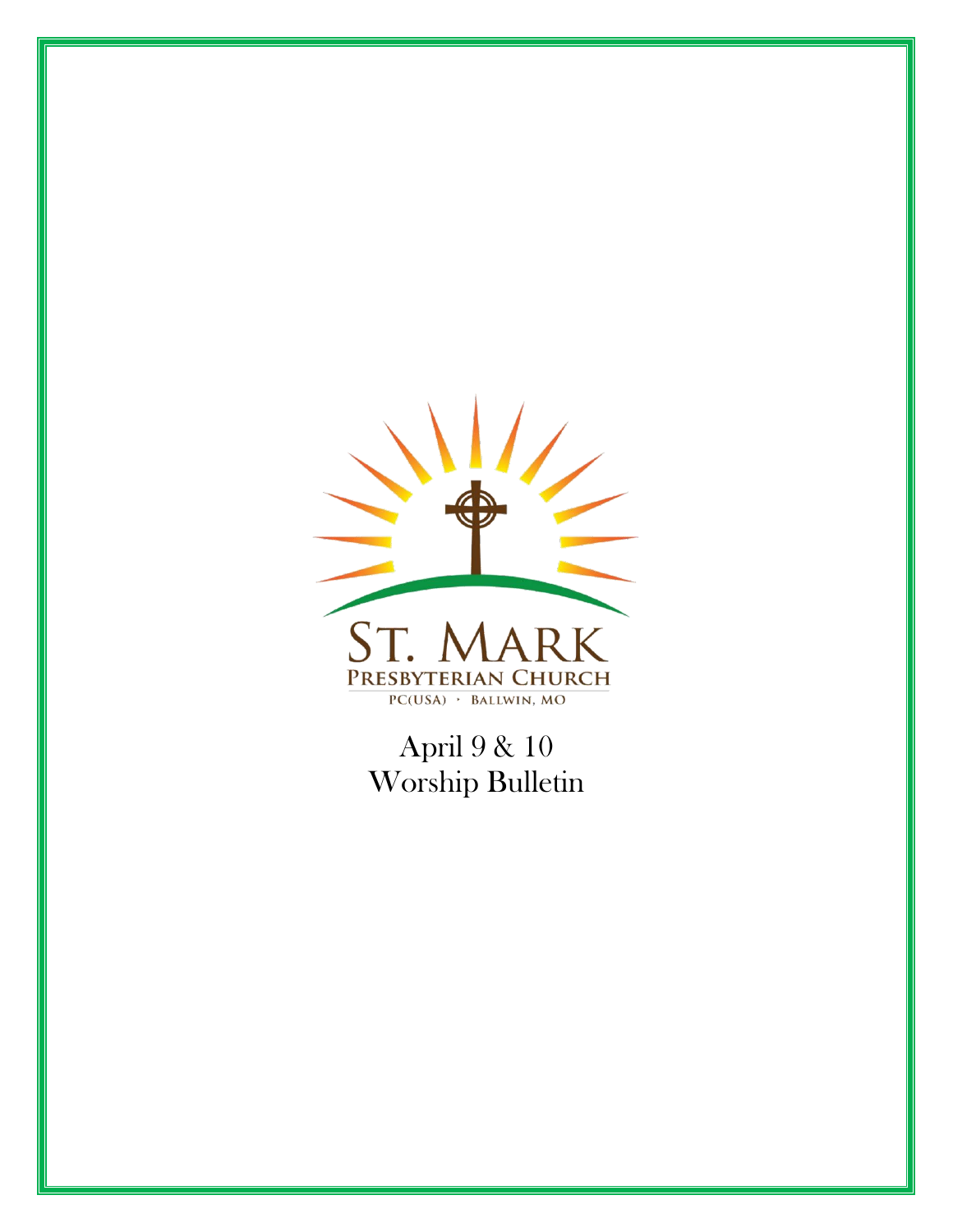### ORDER OF WORSHIP

#### CENTERING PRAYER

Gracious God, as we enter this Holy Week, strengthen us to move beyond the festive parade of palms and to follow Jesus into the way of the cross, that united with him and all the faithful, we may one day enter through the gates of righteousness into the eternal city, the New Jerusalem, where we may praise you with Christ and the Holy Spirit forever. Amen.

PRELUDE (Sunday Worship) *Hosanna, Loud Hosanna* Staszeski (2000)

WELCOME and ANNOUNCEMENTS

#### **CALL TO WORSHIP** Psalm 118

Give thanks to the LORD, for he is good; his love endures forever. **Let Israel say: "His love endures forever."** The stone the builders rejected has become the capstone; **The LORD has done this, and it is marvelous in our eyes.**  This is the day the LORD has made; **Let us rejoice and be glad in it.**  Blessed is he who comes in the name of the LORD. **From the house of the LORD we bless you**  The LORD is God, and he has made his light shine upon us. **With boughs in hand, join in the festal procession up to the altar.**  You are my God, and I will give you thanks; you are my God, and I will exalt you. **Give thanks to the LORD, for he is good; his love endures forever.**

**† HYMN "All Glory, Laud, and Honor" Hymnal #196**

### **PRAYER OF CONFESSION**

**God of heaven and earth, we give you thanks for sending us Jesus Christ. Even though we profess to follow him, we confess that, in times of trouble, we too often deny him. Forgive us and heal us, we pray. Help us to put our faith not in the princes of this world but only in the Prince of Peace. We continue to pray in Jesus' name.**  (Silent Confession)

ASSURANCE OF GRACE

#### **† SHARING THE PEACE OF CHRIST**

The peace of Christ be with you. **And also with you.**

**†GLORIA PATRI Hymnal #581**

**† HYMN "Hosanna Loud Hosanna" Hymnal #197 (v. 1 & 3)**

PROCESSION OF THE PALMS (Sunday Worship) (Children  $5<sup>th</sup>$  grade and younger may leave to attend Sunday School)

SCRIPTURE Luke 19:28-40

SERMON THE's Not How You Start..." Rev. Dr. Dave Burgess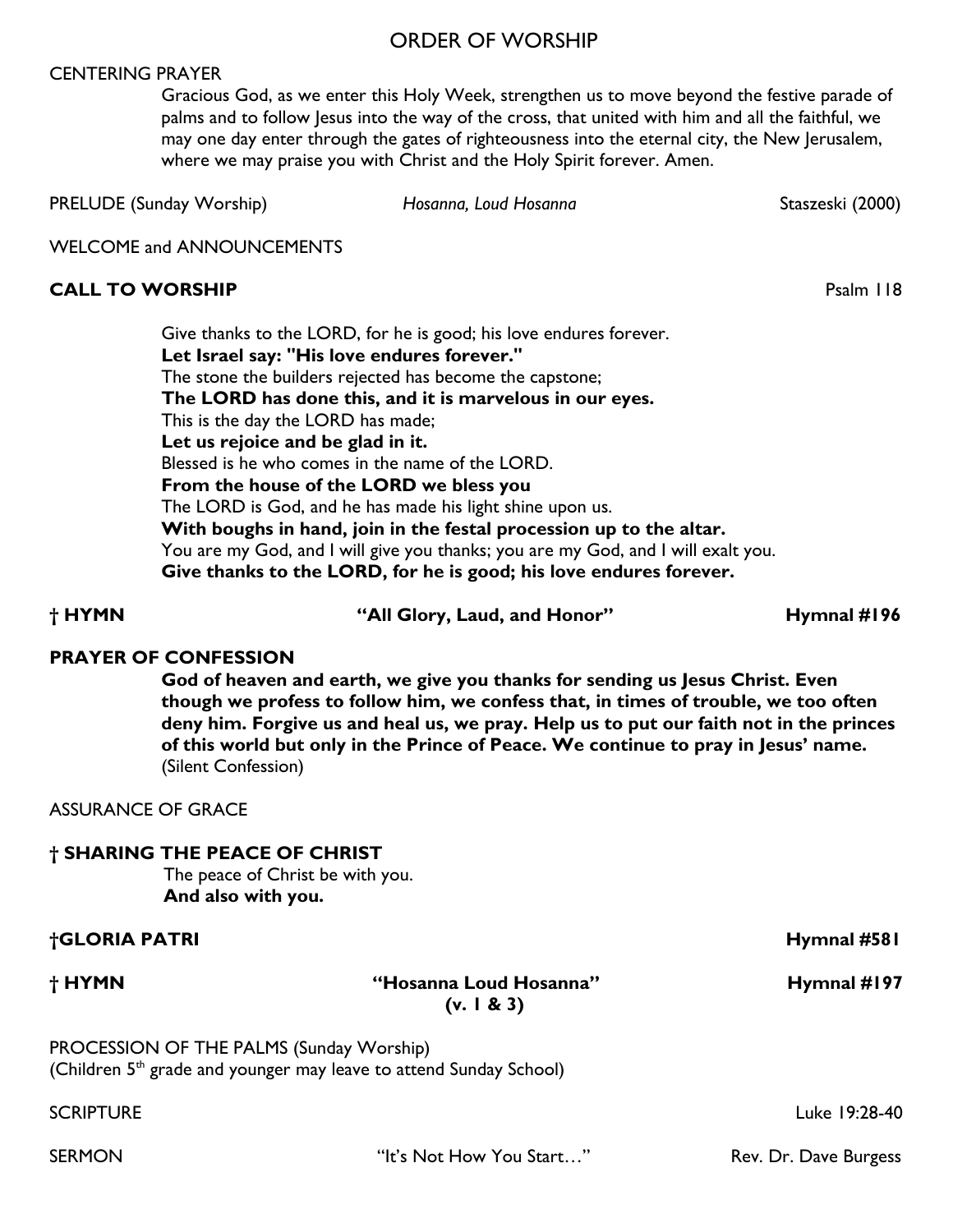#### **† AFFIRMATION OF FAITH Apostles' Creed**

**I believe in God, the Father almighty, Maker of heaven and earth, and in Jesus Christ his only Son, our Lord; who was conceived by the Holy Ghost, born of the Virgin Mary, suffered under Pontius Pilate, was crucified, dead, and buried; he descended into hell; the third day he rose again from the dead; he ascended into heaven, and sitteth on the right hand of God the Father Almighty; from thence he shall come to judge the quick and the dead. I believe in the Holy Ghost; the holy catholic church; the communion of saints; the forgiveness of sins; the resurrection of the body; and the life everlasting. Amen.** 

OFFERING **A King Came Riding By Wagner** Magner *Chancel Choir* & Terry Smith, handbell **† THE DOXOLOGY Hymnal #606**

### **PRAYERS OF THE PEOPLE AND THE LORD'S PRAYER**

**Our Father, who art in heaven, hallowed be thy name, thy kingdom come, thy will be done, on earth as it is in heaven. Give us this day our daily bread; and forgive us our debts, as we forgive our debtors; and lead us not into temptation, but deliver us from evil. For thine is the kingdom, and the power, and the glory, forever. Amen.** 

Sh - lom, cha-ver-rim! Sha - lom, cha-ve-rim! Sha - lom, sha -

† CHARGE AND BLESSING

*† You are invited to stand, as you are able* 

Shalom, chaverim



**† BENEDICTION "Shalom, chaverim"** 

(Sunday Worship) *See below*

POSTLUDE (Sunday Worship) *Trio* Corrette (1707-1795)

**† HYMN "Your Only Son" Hymnal #518**

**Hebrew Blessing**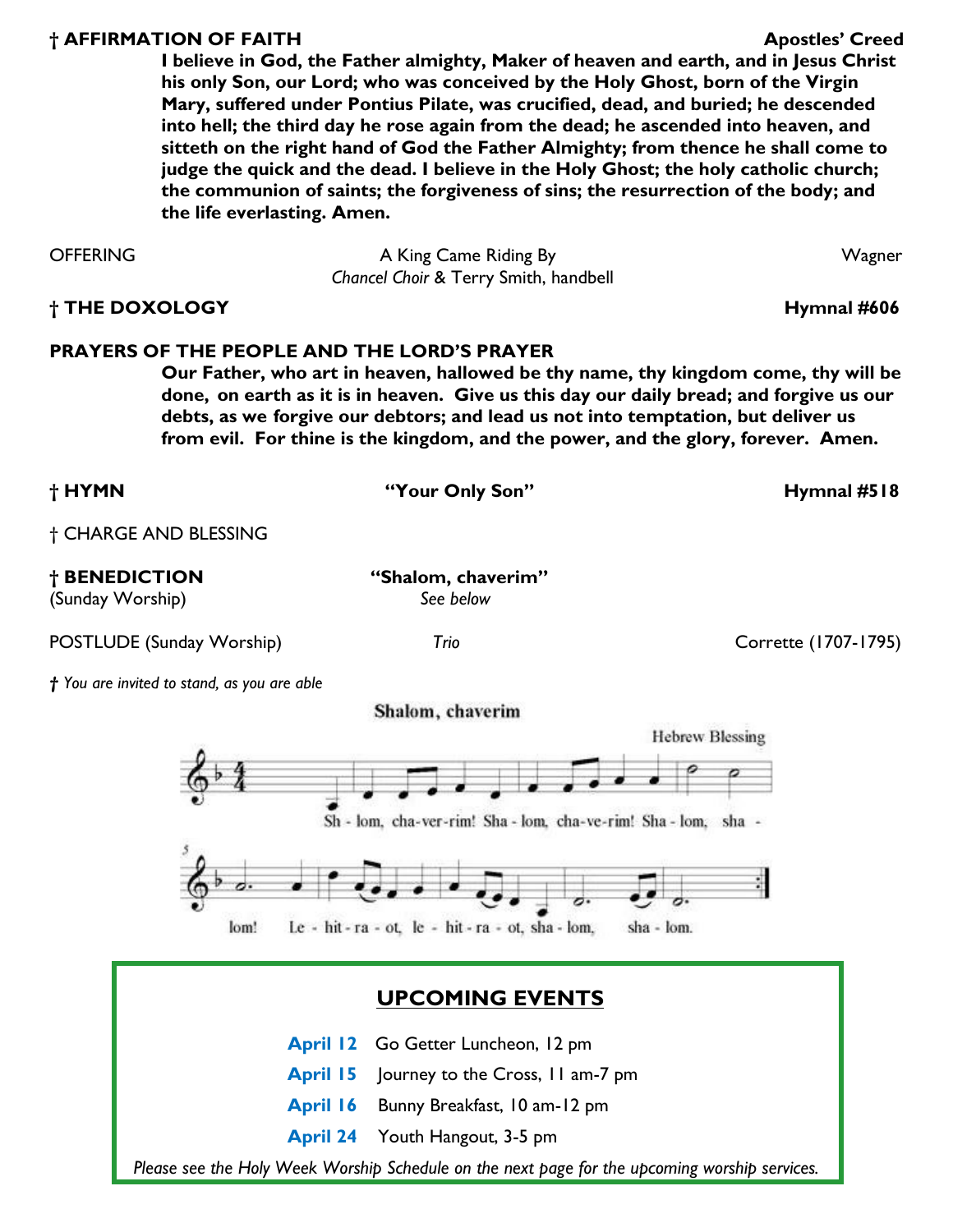# **WELCOME TO ST MARK PRESBYTERIAN CHURCH!**

We are pleased to have you join us this morning. Your presence enriches both us and this experience of worship together. It is our prayer this will be a time of challenge and encouragement. Wherever you may be on your faith journey, there is a place for you to participate in our life together here at St. Mark.

**To Our Guests.** We hope you enjoy your visit today. Whether this is your first visit, or you have been coming to St. Mark and are considering joining the church and you would like to know more about St. Mark, we would be happy to talk with you. For more information, please contact the church office, 636-394-2233.

**Please wear your NAMETAG at church.** Don't have one? Stop by the church office where you will find a form to fill out in the "Name Badge" mailbox.

**Listening devices** are also available and may be picked up from the sound technician in the booth at the back of the sanctuary.

**April/May/June** *These Days* devotional booklets are in the lobby at the 'Mark' entrance.

**Please be aware** that, as St. Mark works to increase safety and security, all doors to the building are locked Sunday morning once worship has begun. Those who arrive late should approach the 'Mark' door and will be admitted by a member of the Security Team.

**Flowers for the Sanctuary** are donated by Linda & Hugh Smith, "In celebration of son, Bryan and granddaughter, Deegan's April Birthdays."

# **HOLY WEEK WORSHIP SCHEDULE**

April 14 Maundy Thursday Service, 7 pm

April 15 Good Friday Service, 3 pm

April 16 Holy Saturday Service, 5 pm

April 17 Easter Sunday Service, 10 am

# **WAYS TO GIVE**

If you would like to make a monetary donation to St. Mark, we have several convenient and easy ways to do this:

**In-person:** An offering plate is available in the Narthex after the worship service.

**Mail**: Please make check out to St. Mark Presbyterian Church and send to:

> St. Mark Presbyterian Church 601 Claymont Drive Ballwin, MO 63011

**Online**: To donate, use the **QR Code** here to be



directed to our giving page on discoverstmark.org, **OR** go to:

www.discoverstmark.org/ giving/make-an-on-linedonation-to-st-mark/

# **PER CAPITA 2022**

Per capita is a set amount of money (apportionment) per member that congregations pay to the larger Presbyterian Church (U.S.A.). Said another way, it is a Presbyterian Covenant Community Fund — part of the glue that holds Presbyterians together. Because every Presbyterian shares in the benefit of the PC(USA)'s system of government, the expenses associated with coordinating and performing the functions of that system should be shared by everyone as well.

For 2022 our Per Capita amount is \$32.00 per member as of December 31, 2020. There has been no increase for three years. Of that \$8.98 goes to General Assembly, \$2.90 to Synod, and \$20.12 to Giddings Lovejoy Presbytery. St. Mark's 2022 portion is \$16,288. Any funds specifically contributed by members for that purpose helps to offset the impact to the budget. A specific yellow envelope is in the April mailing of pledge envelopes or just mark a check in the memo line. Thank you for your participation.

# **OFFICE VOLUNTEERS NEEDED!**

St. Mark is looking for volunteers to help staff the church office. Duties would include answering phones and greeting visitors. Please contact Stacey Caplinger at [scaplinger@discoverstmark.org](mailto:scaplinger@discoverstmark.org) or 636-394-2233 for more information.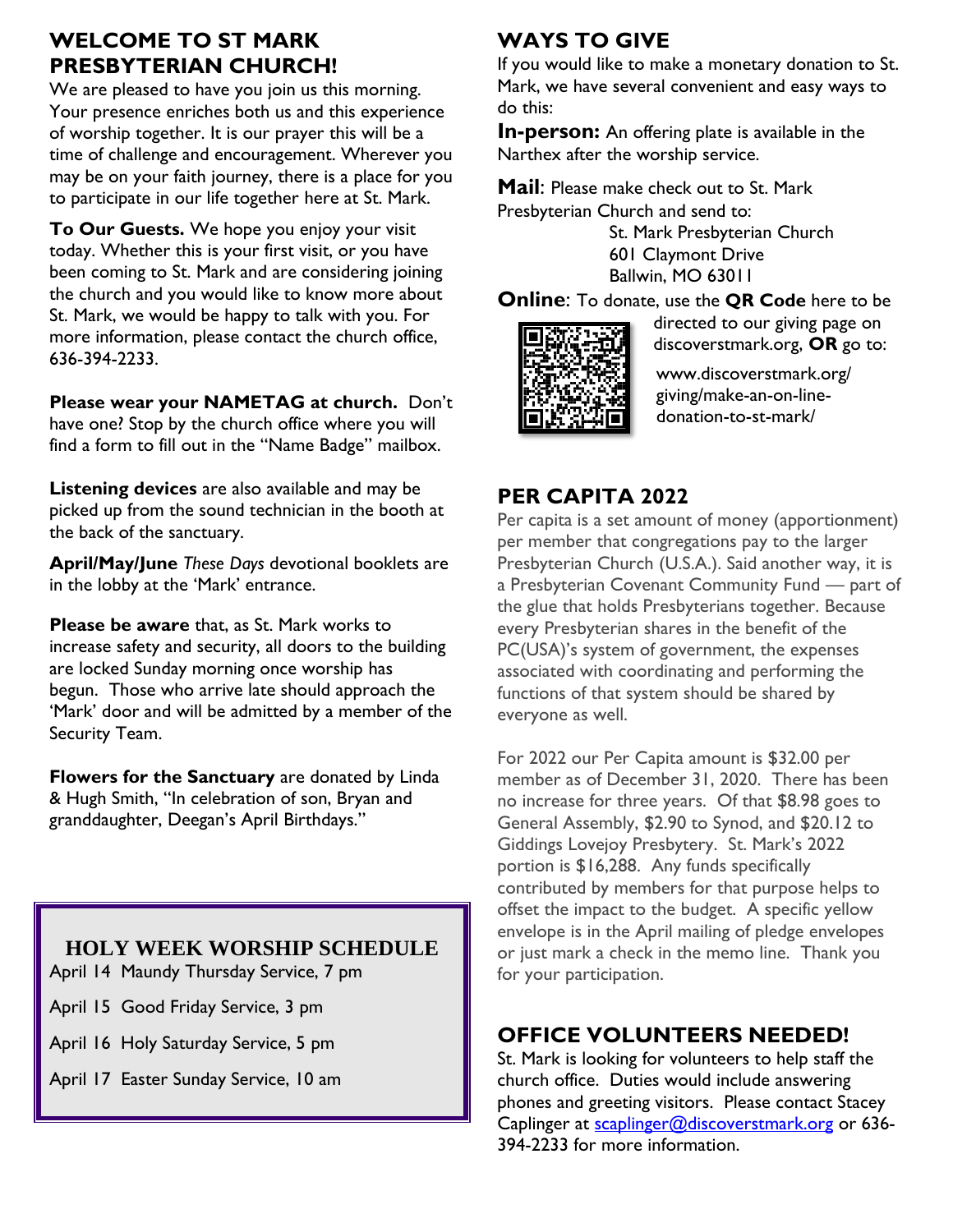## **ONE GREAT HOUR OF SHARING** DISASTER ASSISTANCE

In the wake of the countless domestic and international crises that have only escalated in the world since COVID-19 reached the U.S. in early 2020 — among them, civil unrest, economic injustice and hunger — One Great Hour of Sharing gifts never fail to bring life and hope. From initial disaster response to ongoing community development, the three Presbyterian Church (U.S.A.) programs supported by One Great Hour of Sharing — Presbyterian Disaster Assistance, the Presbyterian Hunger Program and the Presbyterian Committee on the Self-Development of People — provide people with safety, sustenance and support.

## **ADULT CHRISTIAN EDUCATION AT ST. MARK**



Join us on Good Friday April 15th between the hours of 11 am and 7 pm for a spiritual self-guided journey through an ecumenical version of the stations of the cross.

Upon arrival you will be greeted by someone who will provide you with a map and instructions. This journey is a time for each one of us to connect with God in a special way as we contemplate the last hours of Jesus earthly life. We can then examine how those contemplations speak to our own spiritual life in Christ Jesus.

If you have any questions feel free to contact Pastor MP.

## **WHAT'S HAPPENING WITH YOUTH**



Youth meet weekly in person to have fun, fellowship, and faith experience. Did I forget to say SNACKS?!?! Snacks too! Join us Wednesdays from 6-7 pm in the youth room!



**What:** Bowling **When:** April 24th 3-5pm **Where:** West County Lanes, 15727 Manchester Rd. **Cost:** \$10.00 per person **Includes:** 2 hours of bowling, Shoe rental, Pizza, & Unlimited soda Contact Pastor MP if you want to save your spot on the lanes!

## **WHAT'S HAPPENING WITH CHILDREN'S MINISTRY**

**CHILDREN'S LENTEN WATER CHALLENGE** St. Mark children are

challenging the congregation to support the Lenten



Water Challenge. There is a "well" in the Narthex for the children of the congregation to donate their coins which will be added to donations made by the church members. Money will be collected through Easter Sunday for this challenge.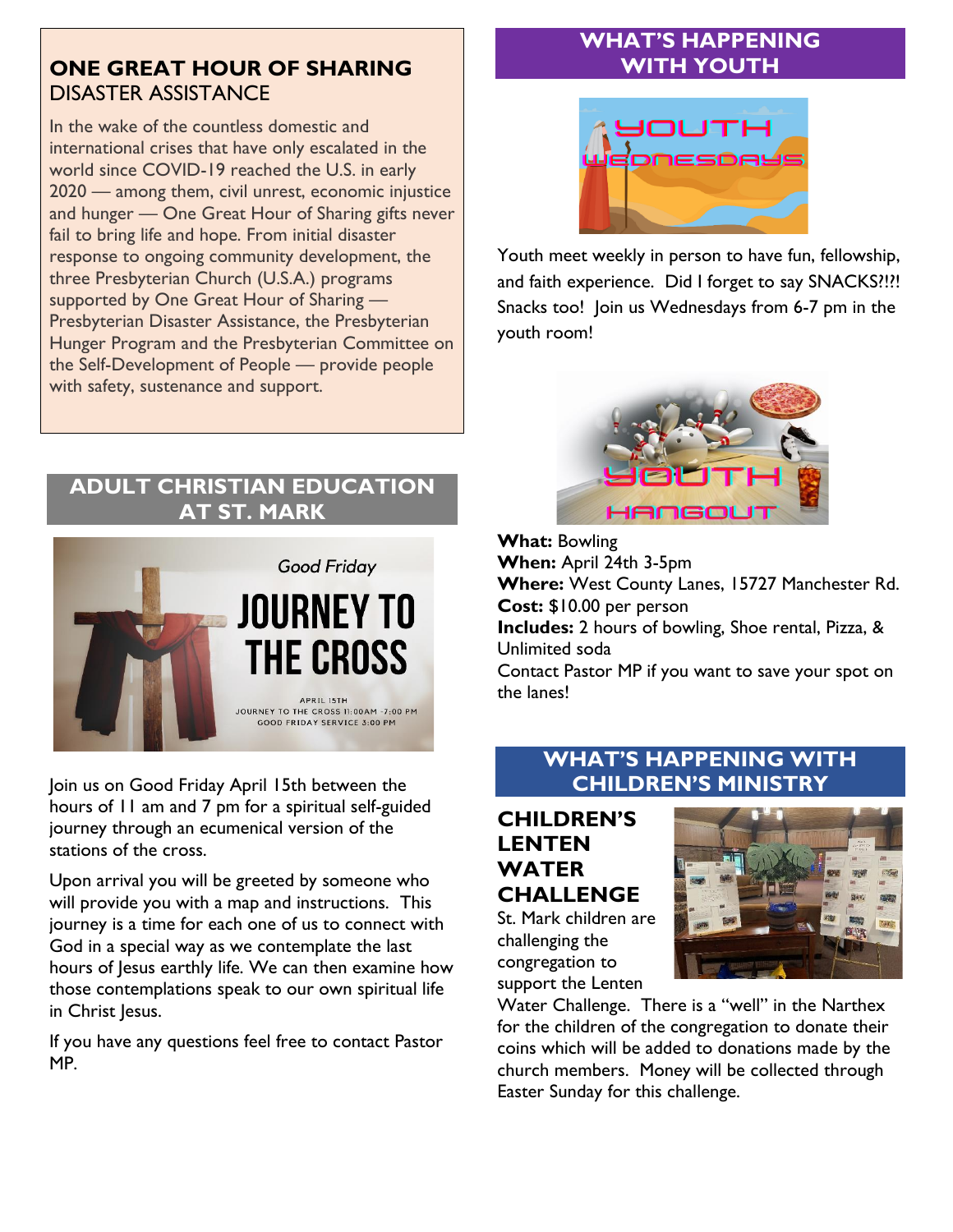

Come join us on April 16th for our annual Bunny Breakfast (outdoor) with Daylight Doughnuts, four separate Easter egg hunts, games, prizes, and a picture opportunity with Peter Cottontail! The event starts at 10 am. Easter egg hunts will take place as follows: 3 & under at 10:30 am, PreK & K at 10:50 am, 1st & 2nd grade at 11:10 am, all ages at 11:30 am.



## **HAVE A CONNECTED EASTER EXPERIENCE!**

As we prepare to celebrate Easter, we want to help your family be intentional in connecting

with each other and with God's big story of redemption, from Exodus to Easter. This resource will give your family an at-home opportunity to dive into God's Word through hands-on activities, games, and conversations.To access the **Week 3** Bible stories and activities, go to

[https://davidccook.org/connected-easter-family](https://davidccook.org/connected-easter-family-dashboard/)[dashboard/.](https://davidccook.org/connected-easter-family-dashboard/)



## **CHILDREN'S & YOUTH WORK WEEKEND & CONFIRMATION RETREAT, May 6-7 th**

This year St. Mark plans to have a work day at Mound Ridge coupled with an overnight for confirmation students **and** anyone else who would like to join us! Please let us know by **April 28** if you would like to attend just for the work day or if you plan to stay overnight so we can reserve a space for you. The fee is \$10 per person for the workday only to cover lunch & a snack. The fee for the work day and overnight stay is \$25 per adult & \$20 per child. If you have any questions, please reach out to Latisha or Pastor MP. Registration information is on the Youth/CM table in the Narthex.

## **MISSION AT ST. MARK**

# **FOOD PANTRY MOST WANTED**

During March, we are collecting the following items for Circle of Concern and Isaiah 58:

- *Boxed Cereal* 
	- *Peanut Butter*



• *Jelly or Jam* 



• *Canned Sardines*

Please place your donations on the table in the pastors' hallway. You may also write a check indicating the mission partner(s) on the memo line.

# **ADULT MISSION TRIP**

**July 9-16, Spirit Lake, ND** Mission trip activities include light construction and summer day camp support. Contact Joyce Blackwell if you are interested in participating.



# **LENTEN WATER CHALLENGE**



You are encouraged to drink only clean tap water for the 40 days of Lent. Giving up the morning trip to Starbucks or the evening glass of wine might be a tall task for some, but the money we save

each day can be used to support Marion Medical Mission in building more wells in Africa. We are blessed to have clean water in our community, and this challenge helps us to understand the needs of those who have less, and support groups who are working to provide living water for all God's children.

# **ST. MARK PRESBYTERIAN WOMEN**



PW is collecting baby items for Newborns in Need during the month of **April.** Donations of new and gently used clothing items (sizes up to 6 months), blankets, wipes, and diapers are especially needed. Donated items may be placed in the Pac n Play in the Narthex in **April.** Monetary donations are also appreciated. Checks may be mailed to Newborns in Need c/o Judy Giovanoni, 461 Bluff Meadow Dr., Ellisville, MO 63021. Please contact Shirley Boeker or Louise Grothe for more information.

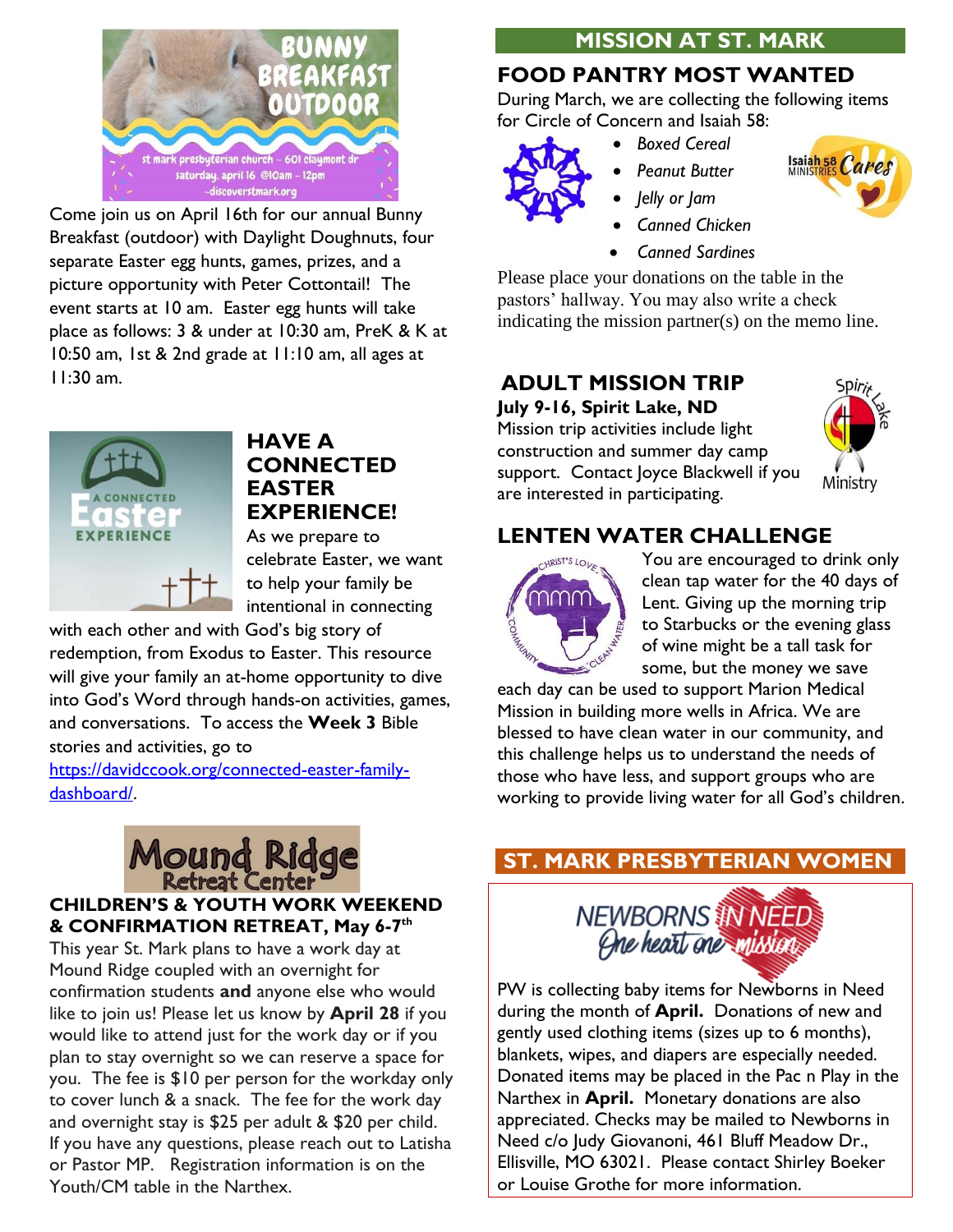

PW Book Club meets on April 27th at 9:30AM in person in room 102 and virtually on Zoom. Pat Eisenberg will be presenting The Midnight Library by Sonia Purnell. It is a story about a woman named Nora and each book at this library tells the story of a life she could have had. "Whimsical." *—Washington Post*, named one of the 15 Feel-Good Books Guaranteed to Lift Your Spirits.

![](_page_6_Picture_2.jpeg)

![](_page_6_Picture_3.jpeg)

## **JOIN US FOR THE MOUND RIDGE ANNUAL SPRING FUNDRAISER!**

Saturday, April 9th from 12 pm to 3 pm at Maison Du Lac - 2603 Wild Plum Valley Road, Catawissa, MO 63069. Tickets are \$60 per person, which includes lunch.

All proceeds of this fundraiser will go towards Mound Ridge's mission to provide a "discounted or cost free" camp experience to over 180 underserved children. Go to<https://moundridge.org/> to learn more.

![](_page_6_Picture_7.jpeg)

### **BLOOD DRIVE AT ST. MARK Sunday, April 24, 8:30**

**am – 1:30 pm**

American Red Cross blood donors have the biggest hearts. Blood donation is a selfless way to communicate love to friends, family & community who may not

survive without it. Will you sign up to help end the national blood crisis today? Just one blood donation can help save up to three (3) lives! Make an appointment for April 24th at http://www.redcrossblood.org/Donate/Blood and enter: Saintmarkpres

![](_page_6_Picture_12.jpeg)

# **Go Getters April Luncheon**

The April Go Getters luncheon will be on April 12 at The Hearth Room, 12pm. (265 Lamp & Lantern Village, Chesterfield)

Please let Judy Richardson or Jan Graves know of your plan to attend. We look forward to seeing you there!